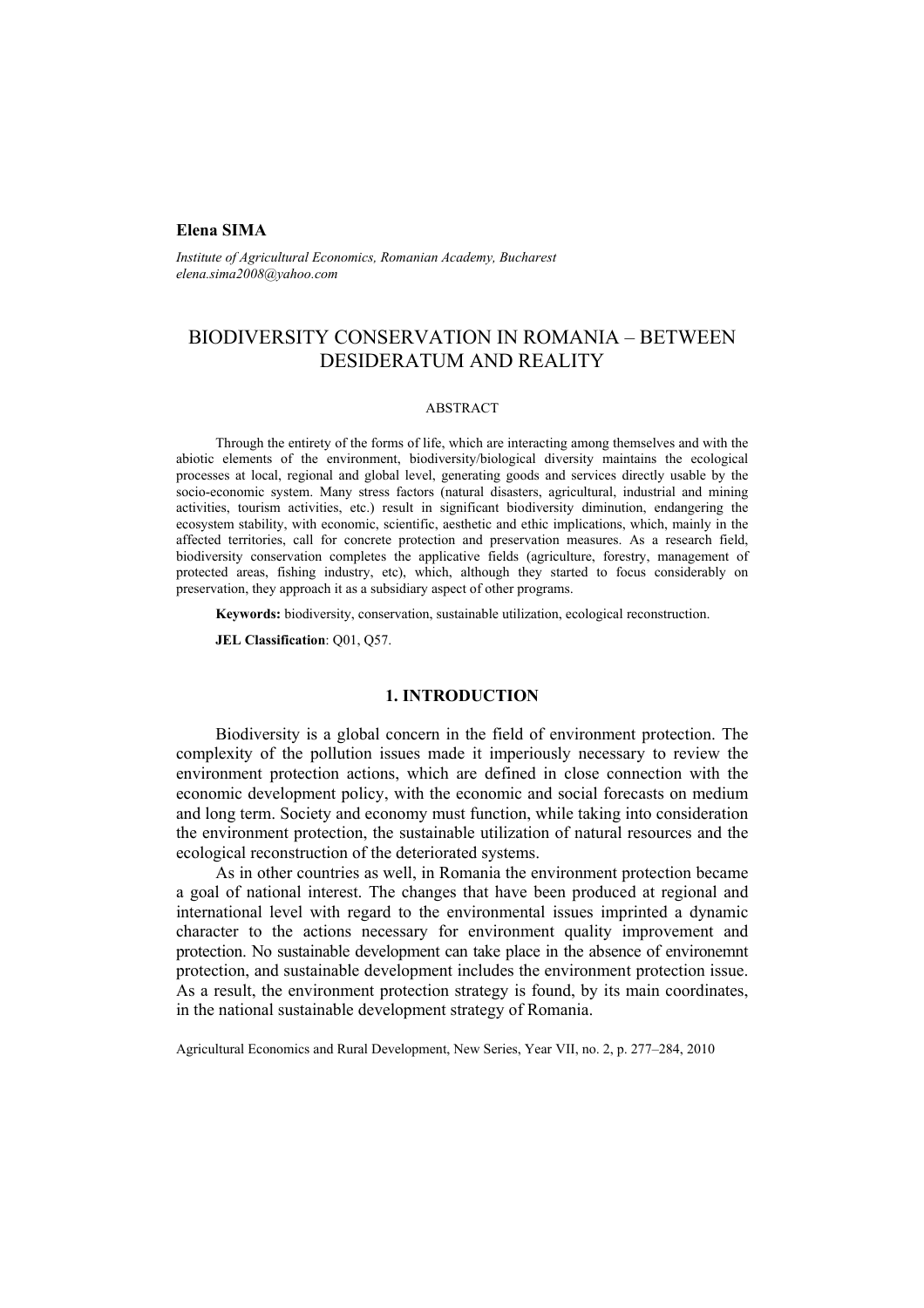#### **2. STATE OF THE KNOWLEDGE**

*The biological diversity* is defined as the abundance of living entities on Earth, represented by millions of plants, animals and microorganisms, the genes these contain, as well as the complexity of the ecosystems of the biological environment.

*The preservation of the biological diversity is not concerned only with the study of species and habitats; it also investigates the efficiency of certain active protection measures.* The conservationists also include social, economic, political and ethic aspects in their studies. These are working not only at scientific level, but at political and educational level as well, involving the local, governmental officials and the local communities in their protection plans.

*Starting with the United Nations Conference on Environment from Stockholm, in June 1972*, the *interdependence between the social, technological, economic and ecological issues* has been officially and internationally acknowledged. Starting from this reality, the concept was developed, followed by the strategy of *sustainable development*, in which ecology plays a main part.

The recognition of the importance of this discipline, a large part of the population getting aware of the importance of the ecological ideas and principles, the insertion of the environmental issues in the programs of parties and governments are incontestable achievements. These brought their contribution to the development of international programs, the elaboration of some coherent normative acts and the establishment of some national and international bodies specialized in the environmental issues.

*The Bern Convention (1979)* played a *main role in the preservation* of wild flora and fauna, of natural habitats, but is mainly refers to the preservation of migratory birds.

*The high level Conferences from Rio de Janeiro (1992) and Johannesburg (2002)* strengthened the will of action of most countries in the environment and sustainable development field. The *Rio Declaration* highlights the principle "the polluter pays", by which the companies and governments must assume their financial responsibilities for the damages caused to the environment.

At European level, the Gothenburg Summit in 2001, in the Agreement on a Sustainable Europe for a Better World, established a stricter goal: putting an end to the biodiversity decline in Europe by the year 2010, when the United Nations decided to celebrate the International Year of Biodiversity.

The European Commission wants the citizens to participate to solving up these problems. The studies reveal that getting people responsible and individual actions can be the main instruments to contribute to the loss of biodiversity. However, according to the results of the Eurobarometer study, "Attitudes towards biodiversity", the Europeans do not feel well-informed on the biodiversity issue.

In the study, only 38% of Europeans declared that they knew what biodiversity meant, while 28% heard of biodiversity, but they did not know its significance. Although the large majority of people consider that the loss of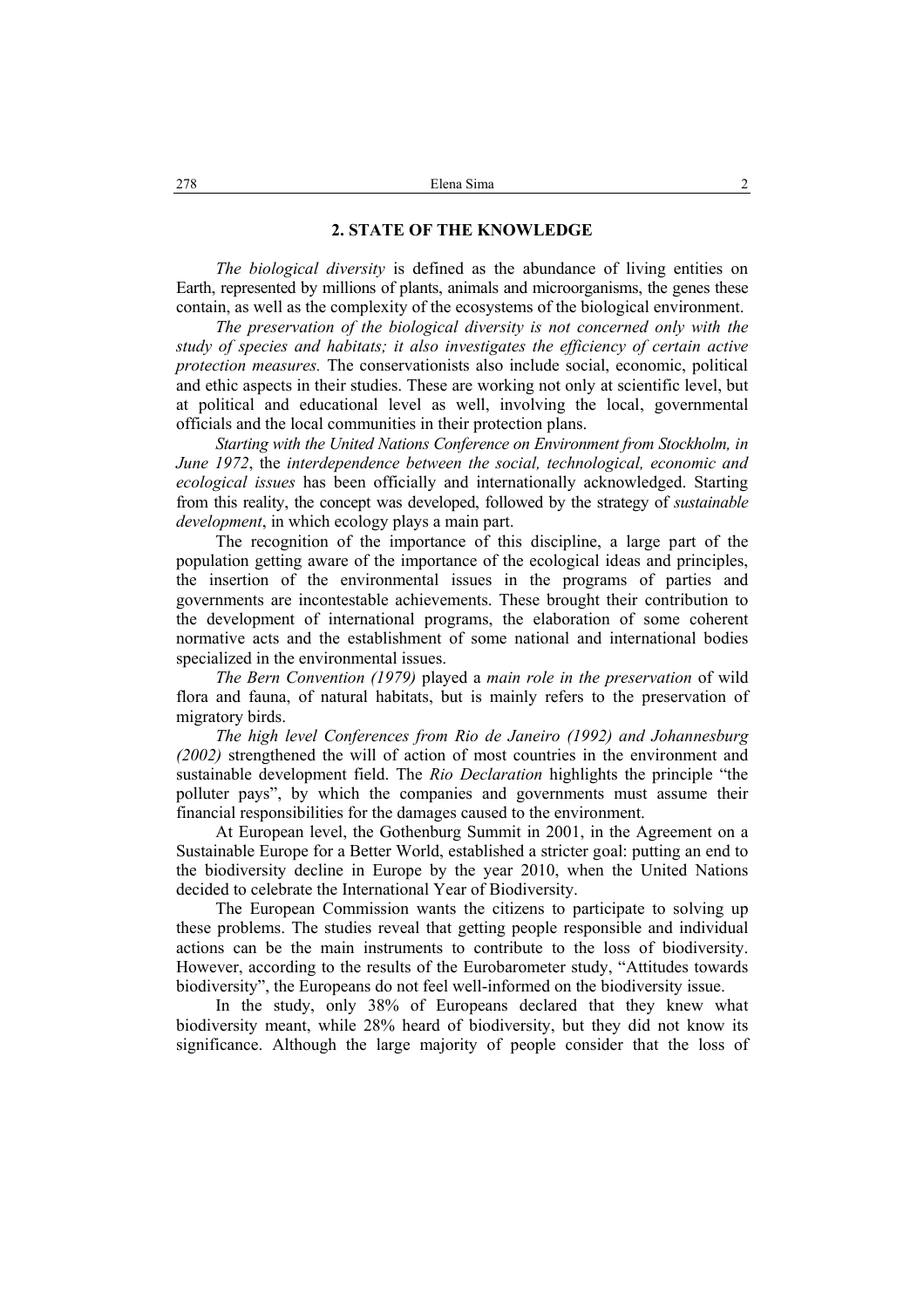biodiversity is a serious problem, they consider that personally they will not be affected by this decline; only 17% of respondents stated that they were already affected by this problem.

To the question about the greatest biodiversity threats, only 26% of the respondents mentioned the disasters provoked by people, while 28% stated that they did not get involved in biodiversity protection, as they did not know what have to be done in order to stop it.

To another question referring to the measures that the European Union must consider as prioritary to protect biodiversity, 22% of respondents indicated that the concerns should focus on providing the citizens with better information with regard to biodiversity importance.

The campaign initiated by the European Commission will support this objective by getting people more responsible for the biodiversity issue and by stimulating the discussions on providing solutions on this issue. When people and organizations pay for their actions, the environment degradation will be diminished. Thus, industries will have more severe monitoring policies, and they will approach the environment with more prudence.

### **3. MATERIAL AND METHOD**

The informative material at the basis of this article comprises many scientific reference studies, from the international and national literature, as well as a series of documents and governmental reports. As methodological tools, the analysis and synthesis of relevant information for the approached subject are used.

The demonstration of the biological diversity value and of the value of natural resources is a very complex issue, being determined by a variety of economic and ethic factors. The diversity of species can be compared with a manual explaining us how it is possible to keep the Earth alive. The loss of some species is the equivalent of tearing off certain pages from the manual. The information in the lost pages will be necessary in order to save ourselves or another species. If we are aware of this too late, the lost information will be irreplaceable.

### **4. RESULTS AND DISCUSSIONS**

#### **4.1. Biodiversity in Romania – main characteristics**

Romania is characterized by a high biodiversity level, as regards both the number of species, habitats and ecosystems, and from the areas these occupy. Yet the recent changes in the natural landscape reveal serious threats: the intensification of agricultural activities that mainly affect the more productive areas and the abandonment of agricultural activities that take place especially in less productive areas.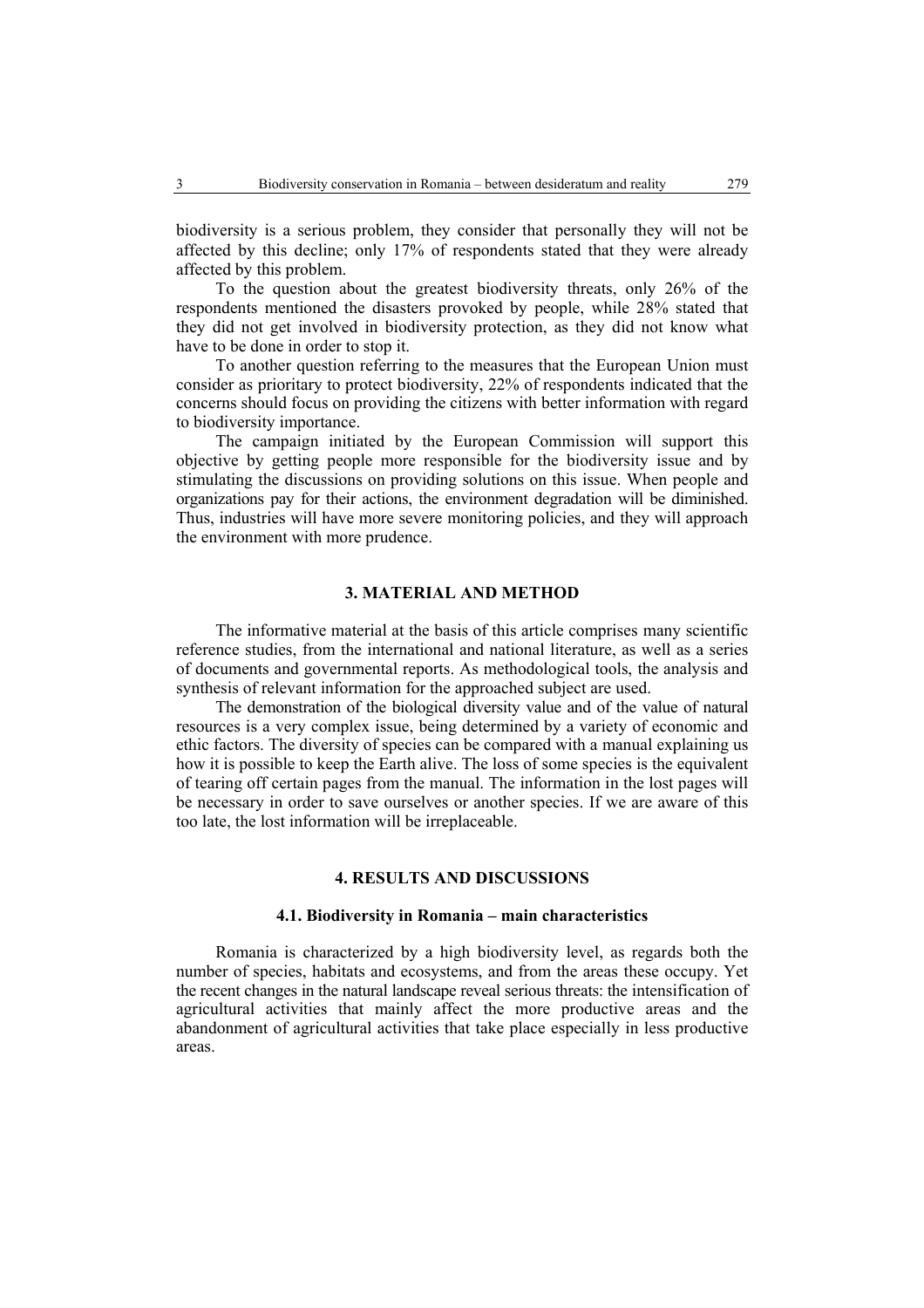Romania is characterized by a high biological diversity, both as regards the actual number of species, and the number of individuals from each species, as well as the large number of ecosystems. However, at present, many plants and animals are endangered and the landscape modifications are the first sign of environment deterioration.

As regards *the flora*, 3,700 species of plants were identified in Romania, out of which 23 are declared natural monuments, 74 are extinct, 39 are endangered, 171 are vulnerable and 1,253 are rare. Out of the estimated number of taxa identified in Romania, a significant share (about 60%) is represented by species that are typical for alpine and sub-alpine permanent mountain grasslands and meadows.

As regards *fauna*, 33,792 species of animals have been identified, out of which 33,085 non-vertebrate and 707 vertebrate species. Out of the 191 fish species, 38 have a less favourable preservation status (11 endangered species, 16 vulnerable species, and 11 rare species). Out of the 20 species of amphibians, 12 have a less favourable preservation status (3 endangered species and 9 vulnerable species). Out of the 30 species of reptiles, 5 have a less favourable preservation status (4 endangered species and 1 vulnerable species). Out of the 364 species of birds, 35 have a less favourable preservation status (18 endangered species, 17 vulnerable species); out of the 102 species of mammals, 58 have a less-favourable preservation status (19 endangered species, 26 vulnerable species and 13 rare species).

Following the inventories, it resulted an approximate number of 5,600 brown bears (60% of the total European population of brown bears – *Ursus arctos*), about 3,000 wolves (40% of the total European wolf population – *Canis lupus*), as well as 1,500 lynxes (40% of the total European lynx population – *Lynx lynx*). These species are a symbol of wild life and natural habitats and can be used to repopulate other areas in Europe where these species are under decline. The auroch, a rare animal, disappeared from the Romanian forests more than a century ago and it can be found only in reservations at present.

*Natural and semi-natural ecosystems* cover some 47% of Romania's national territory. A total of 783 types of habitats have been identified and characterized (13 coastal habitats, 143 habitats specific for wet areas, 196 habitats specific to pastures and hayfields, 206 forest habitats, 90 habitats specific for dunes and rocky areas and 135 habitats specific for agricultural land) in 261 areas that were investigated in the entire country.

*The habitats* in Romania are characterized by a certain composition of flora and fauna, components of biocenoses, and are influenced by various weather and soil factors. The weather influences, from the dry areas in the Eastern areas, to the ocean influences in the Western areas of the country, as well as the weather differences between the plain and mountain areas due to the relief altitude have determined the appearance of a large number of habitats. The chemical composition of substratum rocks (soil and underground) is another factor that determines the important variety of habitats in Romania.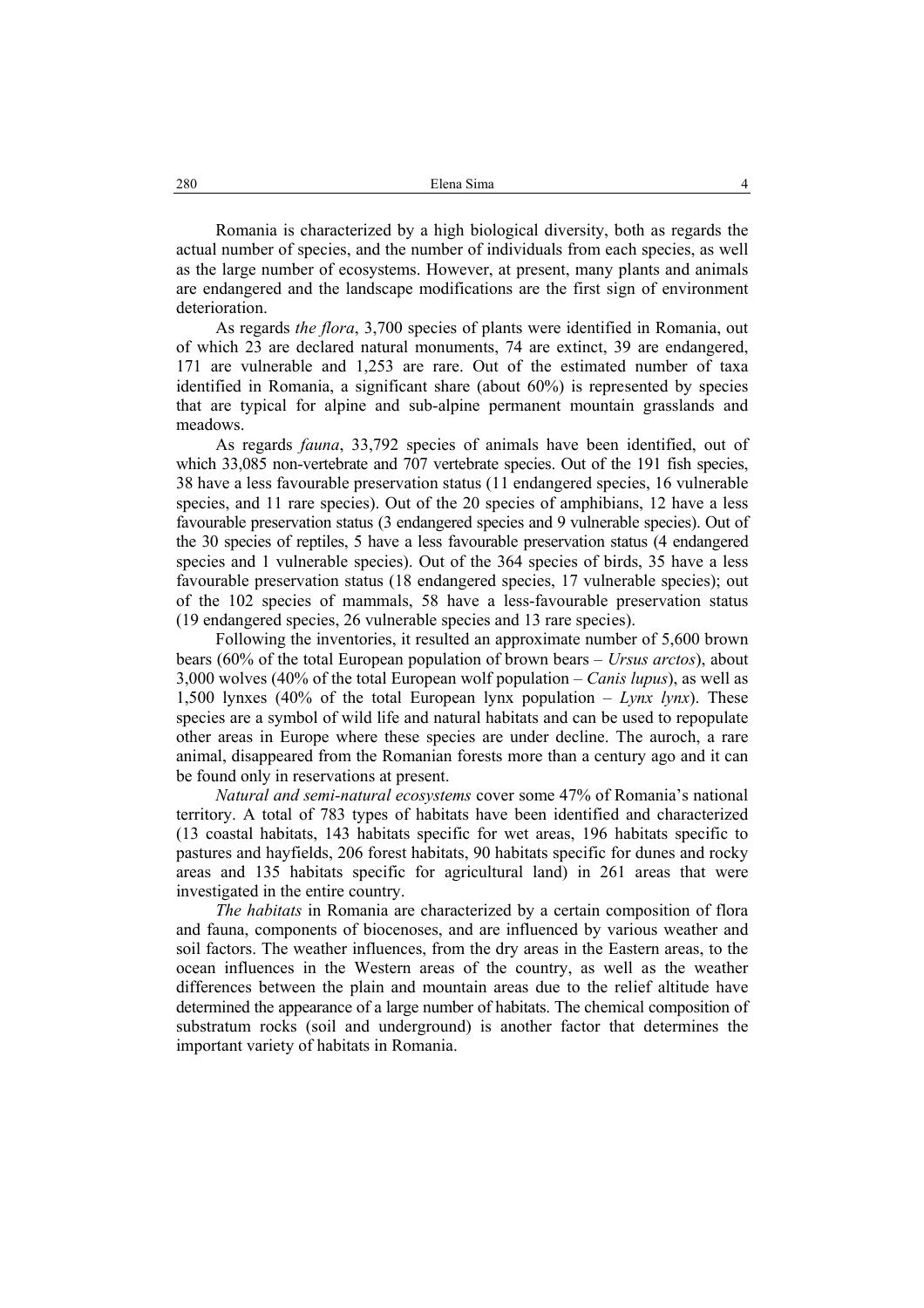Among the 27 EU Member States, Romania has the highest bio-geographical diversity (5 bio-geographical regions out of the 11 in EU) and most of these are in a good conservation condition.

The total surface of the *natural protected areas* in Romania is about 1,886,705 ha, covering about 7.83 % of the country's territory. It includes the "Danube Delta" Biosphere Reserve – 576,216 ha; 13 National Parks – 318,116 ha; 13 Natural Parks – 772,128 ha; 981 Natural Reservations – 179,193 ha, and 28 Special Avifaunistic Protection Areas with 21,052 ha.

Among these, certain protected areas are of very great interest at both national and international level:

– Danube Delta Biosphere Reserve – Biosphere Reserve, Wetland of International Importance and Natural Universal Heritage Site;

– Retezat National Park – Biosphere Reserve;

– Rodnei Mountains National Park – Biosphere Reserve;

– "Balta Mica a Brailei" National Park – Wetland of International Importance.

Besides the protected areas of national interest, in Romania, through the IBA Program (Important Birds Area/ Special Avifaunistic Protection Areas), the most important areas were identified, in order to maintain the populations of wild birds, including those of international interest or prioritary at Community level, as well as the migratory species. On the basis of data collected in the last 10 years, 132 Special Avifaunistic Protection Areas were identified at the level of the entire country, covering about 17% of the country's area.

An important part of the national territory is covered by the *EU Network of Nature Protection Areas Natura 2000*. Among the 198 types of European habitats, out of which 65 are priority habitats, 94 types of habitats can be found in Romania, out of which 23 are priority habitats at EU level and require the designation of Special Areas of Conservation (SAC) for their preservation.

So far, in Romania, 108 SPA sites (Special Avifaunistic Protection Areas) were identified as Natura 2000 sites, covering about 11.89% of the Romanian territory and 273 SCI sites (Sites of Community Importance), covering about 13.21% of Romania's territory.

The protection of these sites of Community interest was imposed at national level, according to the provisions of Government's Emergency Ordinance no. 57/2007 on the regime of natural protected areas, conservation of natural habitats of wild flora and fauna, by the following normative acts: MMDD Order no. 776/2007 SCI declaration and Government's Decision no. 1284/2007 for SPA. The area of the sites included under Natura 2000 European Network covers about 17.84% of the national territory.

### **4.2. Biodiversity conservation on agricultural land**

The High Natural Value (HNV) farmland in Romania covers a significant part of this country's UAA, yet both the abandonment of farming activities and agriculture intensification represent a threat for their proper conservation.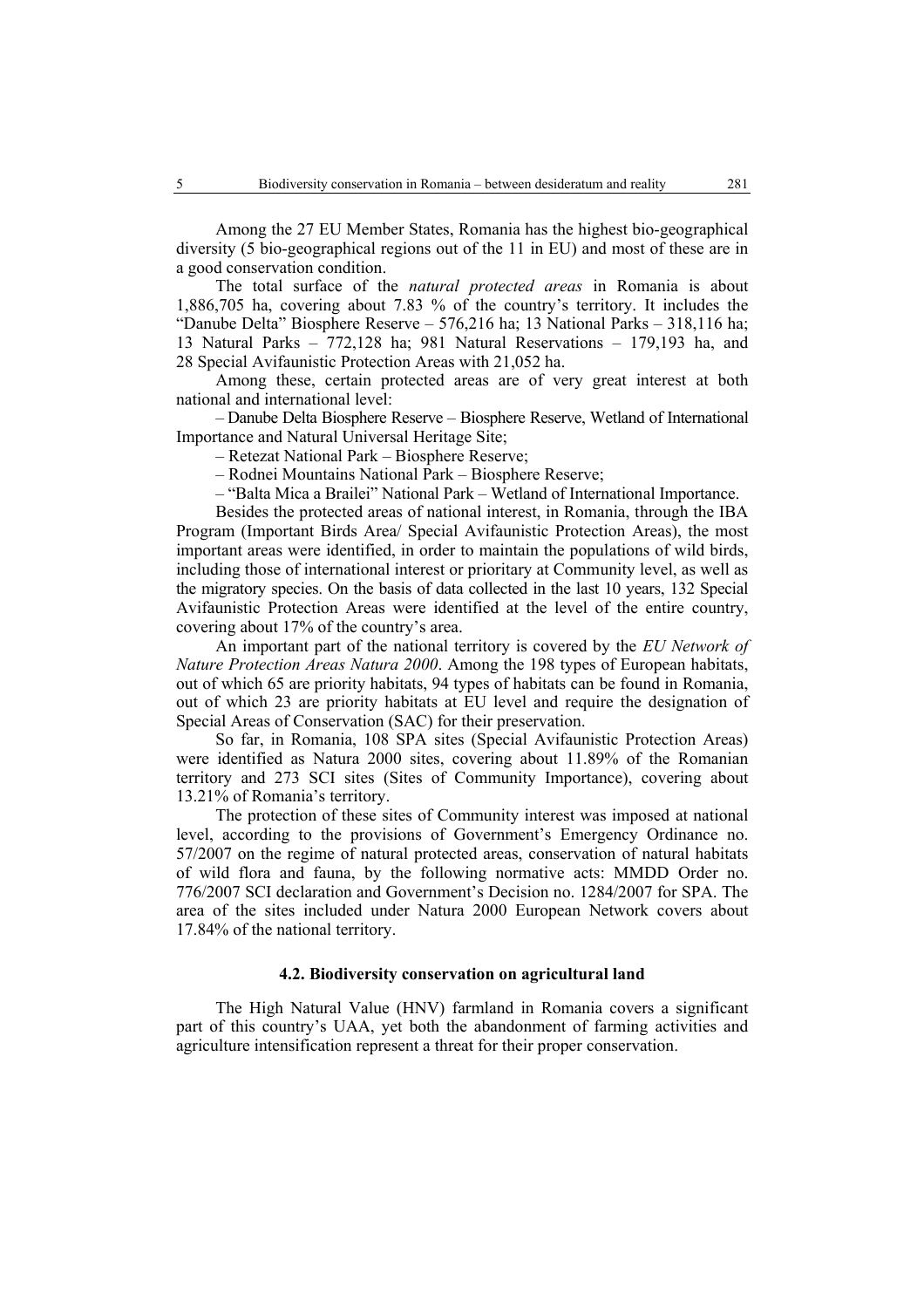In Romania's case, an important step was made in order to identify the high natural value farmlands, by using methods offered by the studies currently developed. The target was to indentify the areas characterized by rich presence of semi-natural grassland, generally associated with the existence of a high diversity of species and habitats. The result of the classification indicates that for the time being about 2.4 millions hectares of semi-natural grasslands can be classified as agricultural land with high natural value.

Semi-natural grasslands represent the most valuable ecosystems of the agricultural land areas, however giving up certain traditional agricultural activities (haymaking, grazing) in certain areas led to natural landscape degradation and modification. It is mainly in the mountain areas that the abandonment of agricultural activities can be noticed with effects upon the semi-natural grassland. At the same time, in some other regions of the country, the meadows are threatened by the intensive agriculture system, by which the large and consolidated agricultural areas put pressure upon the environment components, mainly on biodiversity.

Moreover, in certain areas of the country classified as IBA, birds can be found that have a large share in the EU bird population, and in certain IBA birds considered as vulnerable, endangered or rare are present, the number of individuals from these bird species being very small. The avian influenza was a threat in recent years, affecting wild birds, especially in areas with a high presence of migratory birds such as Danube Delta.

In general, it can be stated that populations having farmland and forest as habitats are well preserved and they are not threatened by major pressure and risk factors. This is generally due to the large extensive farming present in Romania. However, there are also areas on which the pressure of the human activities results in an unfavorable impact as regards the preservation of wild species.

Romania has an important genetic basis, both as regards crops and domestic animals, in close connection to the traditional agro-systems. As regards *agrobiodiversity*, Romania is one of few European countries where traditional agrosystems represent significant pools from the point of view of the genetic diversity of crops and livestock, which were preserved at the place of formation and development (i.e. *in situ*).

Romania is interested to preserve a series of local species of domestic animals, specific to certain regions, which are in danger of extinction. The catalogue of domestic mammals includes 79 breeds (out of which 26 are still active, 19 are endangered and 34 are extinct). It has to be mentioned that many local species (Turcana, Tigaia, Carpathian Goat etc.) have a reproduction system in local communities (reproduction isolation in a certain area, but without a genealogic register and official control of production, the selection being done according to owners' preferences). As regards the crop cultivar, there are also local endangered populations, distributed in many regions. Orchards also have a great importance.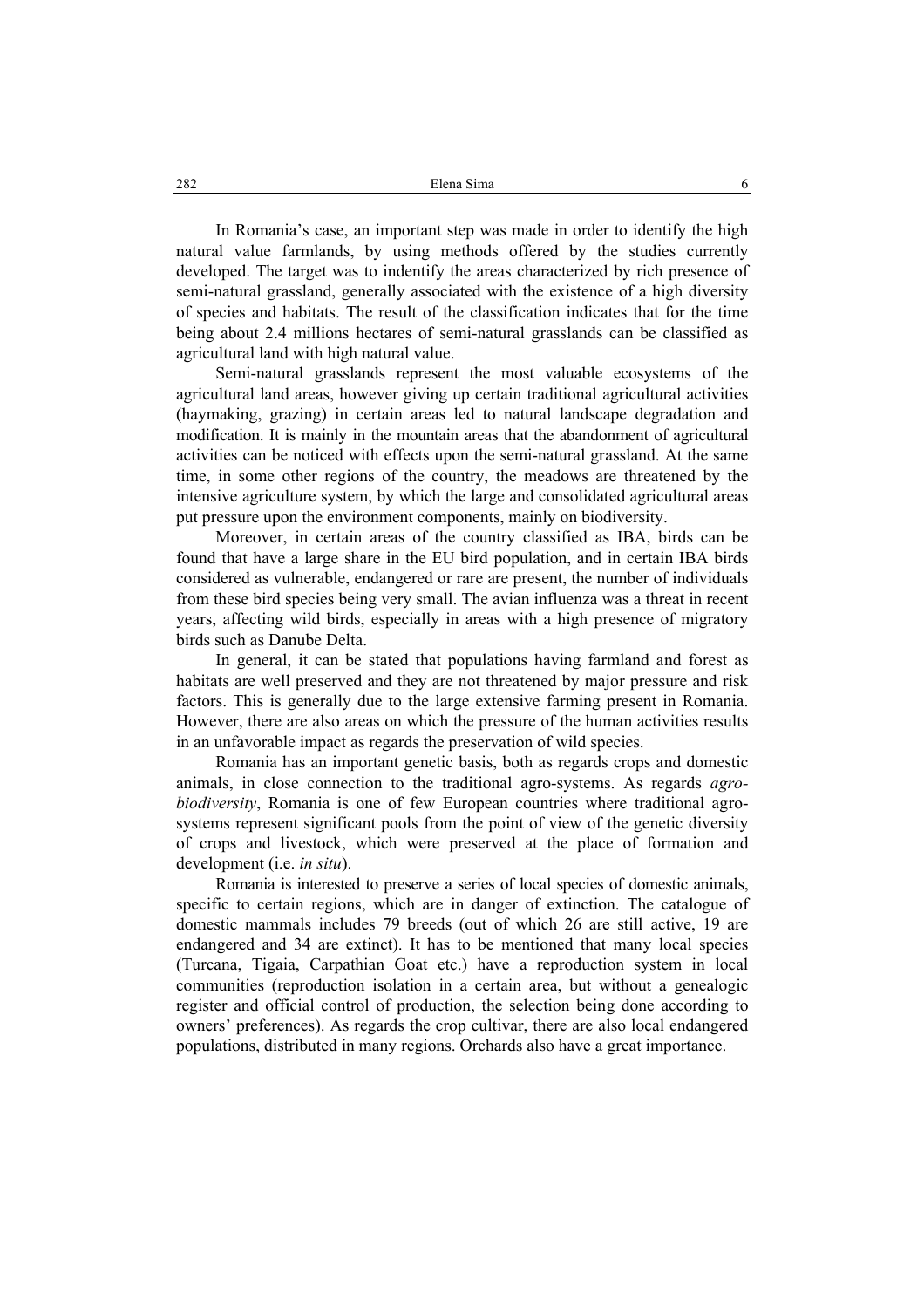#### **4.3. Biodiversity conservation on forest land**

Romania has a significant forest diversity and is one of the few European countries that still have virgin forests. Many of these forests play important environmental roles and represent leisure areas, while having an important economical value at the same time.

Out of the 6,742.8 thousand hectares of forests, the coniferous species account for 29%, and 71% broadleaves. At present, 65% of forests (i.e. 4.2 million hectares) are into public ownership and administered by the National Forest Administration, and the remaining part is into private ownership. Forest land into private ownership is characterized by relatively small and fragmented exploitations, which is a constraint to reaching the economic potential of these areas in a sustainable manner.

Responsibility for controlling illegal tree cuttings has been vested in the Territorial Inspectorates for Forestry and Hunting, but while it is possible to regulate activity on the NFA's property or the property of private individuals located in national parks, extending regulatory control to private forest holders beyond national parks is a significant challenge.

Regarding the relationship between forestry and biodiversity management, Romania is one of few European countries that still have virgin forests – about 300,000 ha, mainly located in the mountain areas. All forests have multiple functions, including wild life habitats (especially those situated in potential Natura 2000 sites), soil and water conservation and other protection functions, while also providing important environmental services with a positive impact for human communities. Where these values are considered to be of high or crucial importance, forests may be classified as forests with high conservation value. Over 9% of forest land area is located in the protected areas, its management targeting biodiversity conservation.

#### **5. CONCLUSIONS**

Biodiversity plays an essential role in supporting life and means of existence, the economic and social development and people's well-being, as well as in reaching the development objectives of the millennium by 2015.

Biodiversity erosion is a global phenomenon, which cannot be hidden. It is influenced by the exponential demographic growth and by the forms and rates of the socio-economic systems development. Yet its approach at global level is undermined by the gaps and economic and social inequities present in the world, impeding the implementation of the Convention on Biodiversity from Rio de Janeiro (1992), which promoted a series of principles based on economic, social, ecological, genetic, scientific, cultural, aesthetic, and recreational potential of